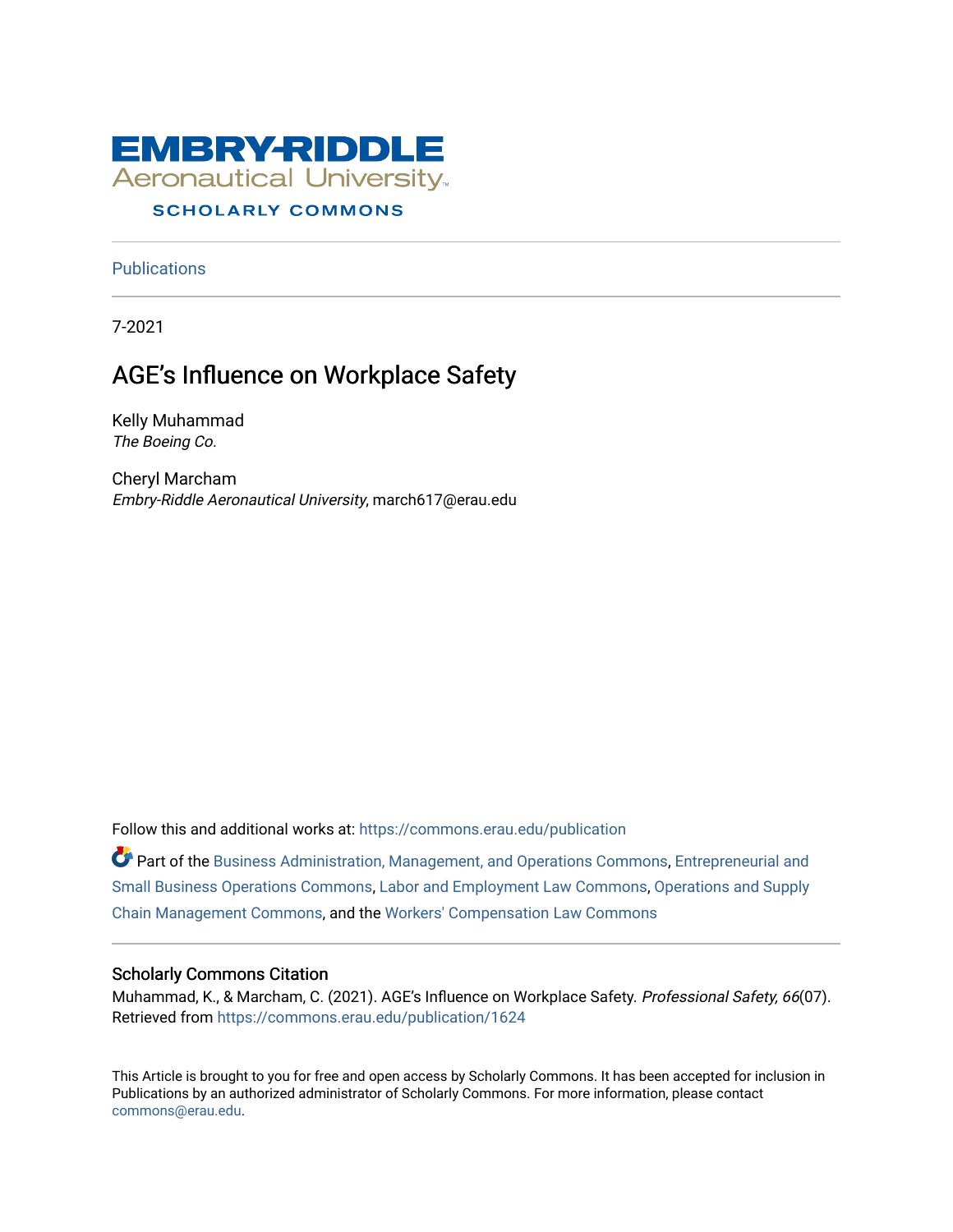**Peer-Reviewed**

# **AGE's INFLUENCE on Workplace Safety**

**By Kelly Muhammad and Cheryl (Cheri) Marcham**

**ACCORDIN**<br>the total co<br>billion. Thi<br>medical ex<br>uninsured<br>workdays<br>not provide<br>injured. He<br>ining due **ACCORDING TO THE NATIONAL SAFETY COUNCIL** (NSC, n.d.), the total cost of work injuries in 2019 was an estimated \$171 billion. This estimate includes wage and productivity losses, medical expenses, administrative expenses and employers' uninsured costs. In that same year, an estimated 105 million workdays were lost due to injuries (NSC, n.d.). This report does not provide any specific details or any characteristics about the injured. However, knowledge of certain characteristics of the injured such as age can be critical information. This type of information could be useful in the development of workplace hazard prevention and mitigation programs.

Much has been written about the "silver tsunami" and the aging workforce. The term "older worker," as defined by the Age Discrimination and Employment Act, refers to anyone age 40 and older (U.S. Department of Labor, n.d.-a). Some believe that as the workforce continues to age, so does the need for OSH professionals and their organizations to work creatively to redesign jobs and work processes to accommodate older workers (Freeman, 2004). The CDC (2015) provides a great deal of resources that address safety and injury prevention for the aging workforce. But at the same time, CDC (2019) reports that young workers have high rates of job-related injuries. Workers' demographics and characteristics are some factors that should be considered when implementing safety programs. A mixed-methods analysis study of statistical data, scholarly articles and online sources was conducted to review the dearth of information available on age, injury rates and workplace safety to determine whether a worker's age has an impact on injury rates and, if so, how OSH professionals can modify safety programs to address it.

#### **Quantitative Research Methods & Results**

To initially evaluate the impact of age on injury rates, a quantitative analysis of incidence rates of workplace injuries and illnesses of U.S. workers and median days away from work was performed on data extracted from the Bureau of Labor Statistics (BLS). The Fair Labor Standards Act sets a minimum working age of 14 but imposes restrictions for youth under age 18 from being employed in hazardous occupations in the U.S. (U.S. Department of Labor, n.d.-b). However, one does not need to work in a hazardous occupation to suffer a workplace injury or illness. After a brief review of how the BLS grouped age ranges in its current population survey, the minimum age to be considered for this study was 16. Also, note that OSHA (2005) considers workers ages 14 to 24 to be young workers. For the purposes of this study, workers under age 25 are referred to as young or younger workers.

The incidence rates per 10,000 full-time workers are grouped by ages 16 to 19, 20 to 24, 25 to 34, 35 to 44, 45 to 54, 55 to 64, and 65 and older for the years 2014 to 2018 were collected from the BLS Nonfatal Occupational Injuries and Illnesses Requiring Days Away From Work report (Table 1).

A quantitative analysis conducted using a one-way analysis of variance showed that the effect of age was significant, *F*(6,28)  $= 21.98$ ,  $p = < .0001$ . Post hoc analysis using Tukey least-square means revealed the mean incidence rates were statistically higher for age groups 16 to 19 (*M* = 108.58, *SD* = 4.22), 45 to 54 (*M* = 109.64, *SD* = 5.17) and 55 to 64 (*M* = 113.70, *SD* = 2.62) than all other age groups (Table 1). The literature attributes the

#### **KEY TAKEAWAYS**

**•A worker's age has an impact on the injury rate. Safety concerns and issues are faced by both younger and older workforce age groups.** 

**•Safety professionals should focus on intervention methods that will mitigate the hazardous influences encountered by all age groups.** 

**•While workers age 65 and older have the second-lowest injury rate of all age groups, the older the workers, the more time they may need to spend away from work to recover from injuries and illnesses suffered at work.**

# **TABLE 1 MEAN INCIDENCE RATES OF FULL-TIME WORKERS, 2014-2018**

**Mean incidence rates of full-time workers ages 16 to 65 and older for the years 2014 to 2018.**

|      | Incidence rate per 10,000 full-time workers by age group |          |          |          |          |          |              |
|------|----------------------------------------------------------|----------|----------|----------|----------|----------|--------------|
| Year | 16 to 19                                                 | 20 to 24 | 25 to 34 | 35 to 44 | 45 to 54 | 55 to 64 | 65 and older |
| 2014 | 107                                                      | 105      | 96       | 104      | 117      | 116      | 94           |
| 2015 | 110.5                                                    | 98.3     | 92.9     | 102.6    | 112.8    | 115.8    | 89.2         |
| 2016 | 101.9                                                    | 98.1     | 90.4     | 96.3     | 107.9    | 113.8    | 89.8         |
| 2017 | 112.1                                                    | 96.3     | 89.1     | 90.8     | 106      | 109.5    | 92.1         |
| 2018 | 111.4                                                    | 100.9    | 86.5     | 91.7     | 104.5    | 113.4    | 98.3         |
| Mean | 108.58                                                   | 99.72    | 90.98    | 97.08    | 109.64   | 113.7    | 92.68        |

**Note. Data from "Injuries, Illnesses and Fatalities," by BLS, 2019.**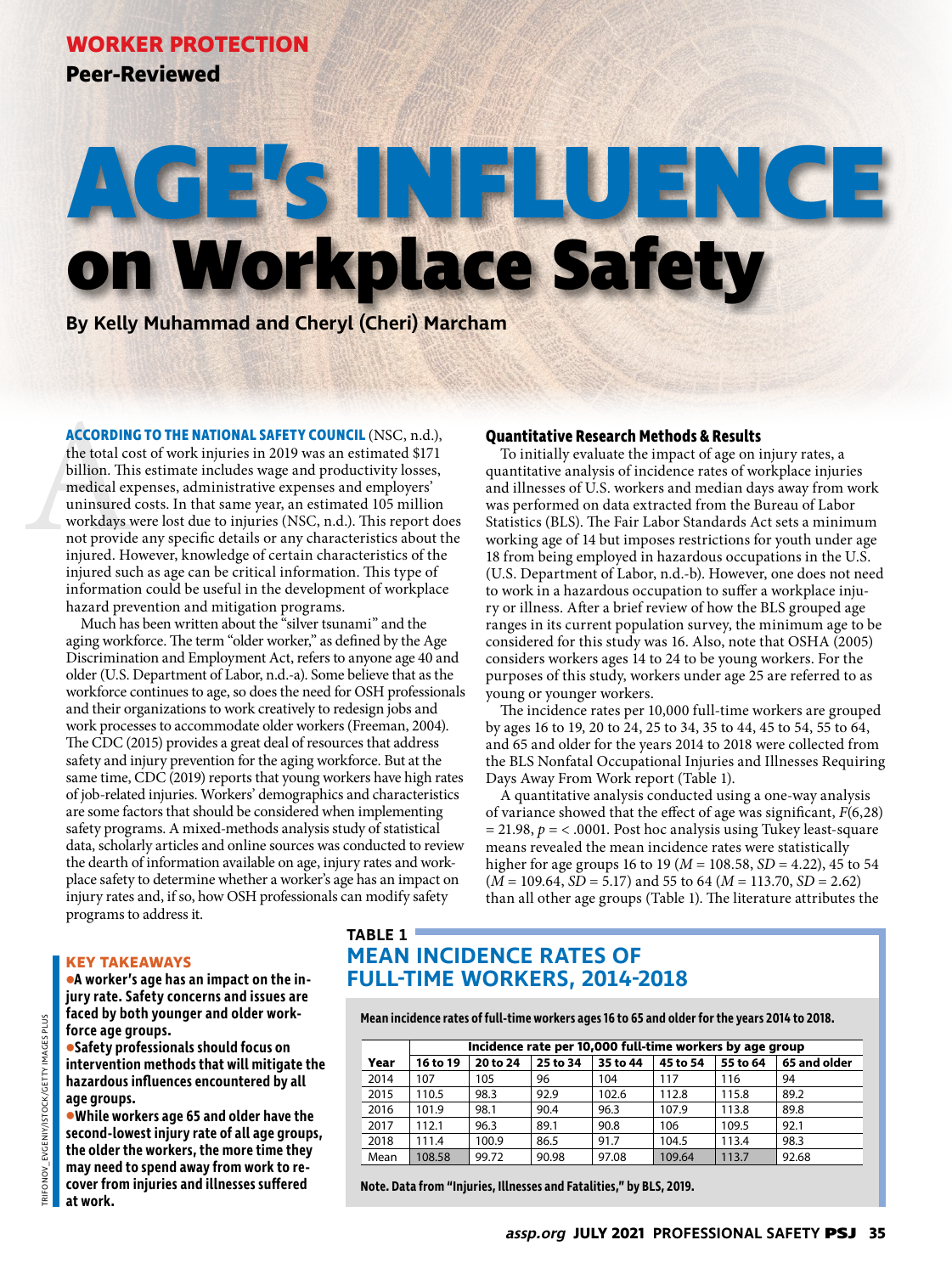The results suggest that a worker's age, whether younger or older, can influence a injury rate and, therefore, overall worker safety.

incidence rates to members of the 55 to 64 age group's likelihood to cognitive and physical decline, which leads to injuries and illnesses (Marquié et al., 2010; Ropes, 2013). Younger workers, such as those in the 16 to 19 age group, also have a higher risk of injuries on the job (Siow et al., 2011). The literature also proclaims that younger workers lack the proper experience and skills to handle hazardous situations on the job (Nykänen et al., 2018). The results suggest that a worker's age, whether younger or older, can influence the injury rate and, therefore, overall worker safety.

To further evaluate the impact of age, the authors collected the reported median days away from work by worker age for the years 2014 to 2018 from the BLS Nonfatal Occupational Injuries and Illnesses Requiring Days Away From Work report (Figure 1).

The analysis of the median days away from work revealed that workers' median days away from work increase as the workers' age groups increase. This indicates that the older the workers, the more time they may need to spend away from work to recover from injuries and illnesses suffered at work. Specifically, the age group 65 and older had the second-lowest incidence rate of injuries (Table 1, p. 35) but the longest amount of time away from work if an injury occurs (Figure 1). If the appropriate intervention methods are applied, the median days away from work can be greatly reduced.

#### **Qualitative Research Methods & Results**

To better understand these statistics, a qualitative analysis of information found in the scientific literature was performed. A systematic approach was used to identify relevant studies using the keywords "age," "aging," "workforce," "workplace," "safety," "influence," "impact," "injury," "accidents," "occupa-

**FIGURE 1 MEDIAN DAYS AWAY FROM WORK DUE TO INJURIES & ILLNESSES BY AGE, 2014-2018** 



tion," "older," "young," "younger," "intervention" and "workers." Combinations of these keywords such as "aging workforce" and "workplace safety" were also used in the search of electronic databases. Relevant studies published in English were extracted from scholarly and peer-reviewed journals, and organized into three categories: identified safety issues and concerns, recommended intervention methods, and comments. Table 2 captures information for older workers and Table 3 (p. 38) captures information for younger worker age categories. Both tables identify safety issues and concerns faced by older or younger workers in that study, recommended intervention methods, the outcome of the recommended methods and any additional pertinent information identified in the study.

#### **Older Workers**

The information acquired from this qualitative analysis revealed that most safety concerns faced by older workers were longer recovery times from injuries and illnesses, risks of higher fatality rates, and the decline of physical and cognitive functions. Older workers may have less frequent injuries and illnesses than younger workers, but when an injury or illness occurs, it is more serious than that of a younger worker (Silverstein, 2008) with longer recovery times in comparison to younger workers (Choi, 2009). Older workers have higher fatality rates because they are more susceptible to underlying health problems (Gorina et al., 2005). Although older workers are susceptible to the same injuries and illnesses as other age groups, the most common injuries suffered by older workers are injuries to the back and shoulders (Choi, 2009).

There are also some physical and cognitive issues that explicitly affect the aging workforce (Kowalski-Trakofler et al., 2005). As humans age, reduced functions may occur including

> cognitive and physical functions, both of which may impact a worker's ability to perform job tasks. Cognitive aging is typically referred to by researchers as age-related changes such as decline in memory, intelligence, language, attention, decision-making, learning and information processing (Kowalski-Trakofler et al., 2005). Physical aspects include strength, speed of movement, range of motion, motor skills, healing after injuries and fatigue (Choi, 2009). Physical and cognitive functions are believed to begin to decline once a worker reaches age 40 (Choi, 2009).

#### **Younger Workers**

Many safety concerns faced by younger workers are a higher risk of workplace injuries and underreporting of workplace injuries and illnesses. Workplace injury rates are higher among younger workers in comparison to older aged worker groups (Choi, 2009). Younger workers have a higher risk of workplace injuries across all industries in comparison to older workers (Pek et al., 2017; Runyan et al., 2012). This may be due to factors such as inadequate training and supervision, which were identified as the main causes of the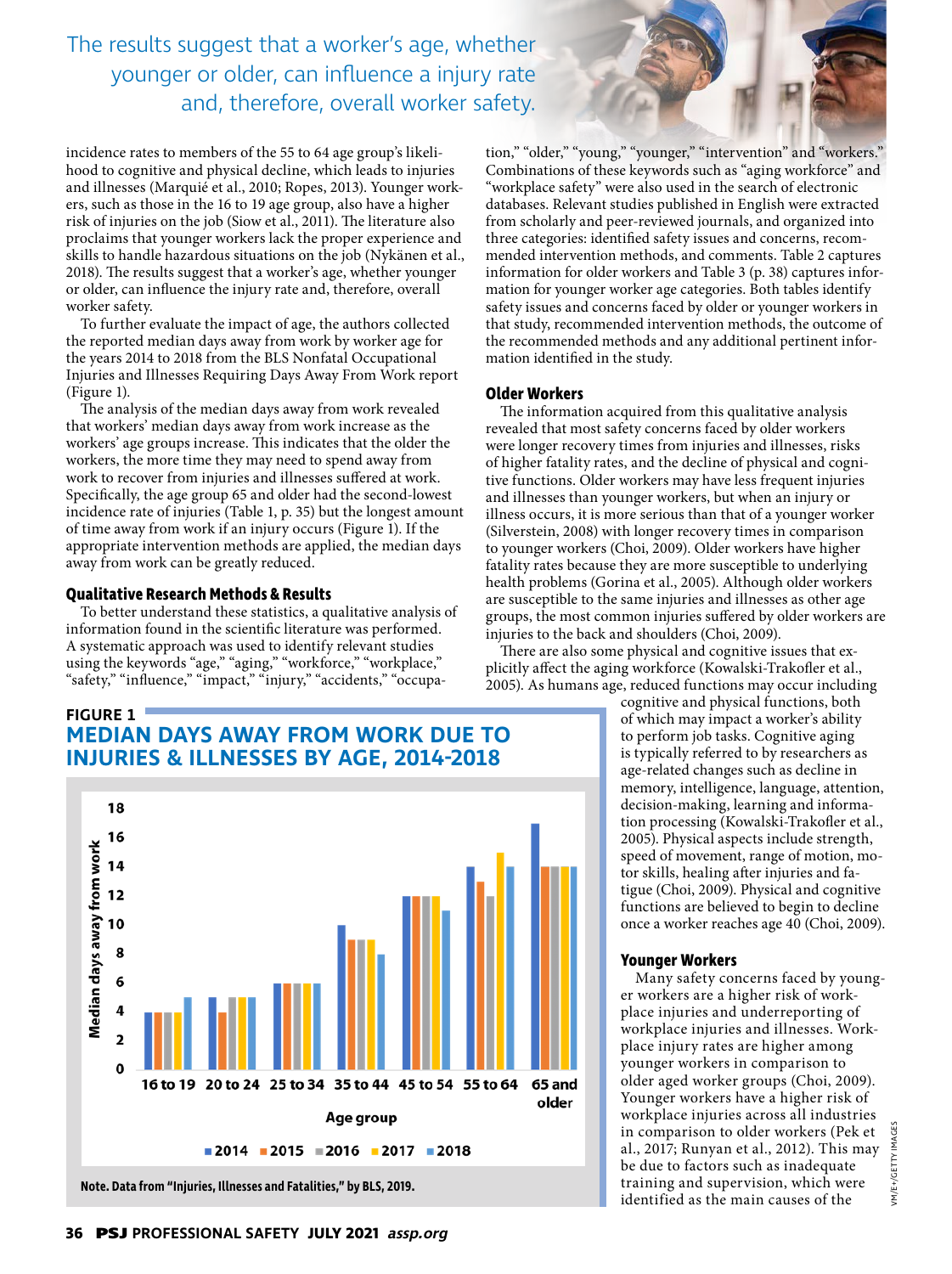## **TABLE 2 IDENTIFIED SAFETY CONCERNS & RECOMMENDED INTERVENTIONS FOR OLDER WORKERS**

younger workforce's higher injury rates (Sámano-Ríos et al., 2019). Other factors that would contribute to younger workers having higher workplace injury rates in comparison to older workers are young workers accepting workplace injuries as "part of the job" and feeling powerless and intimidated to voice safety concerns to management (Breslin et al., 2007). In the study conducted by Breslin et al., hazards identified by young workers varied depending on the job task but the most common were physical, chemical, biological and environmental. Physical hazards included slippery walking surfaces, handling large equipment or equipment with hot surfaces, and working with sharp tools such as knives (Breslin et al., 2007). Chemical hazards included working with chemicals such as pool chemicals. Biological hazards included exposure to germs such as dealing with money as a cashier. Environmental hazards included working in extreme temperatures and poor weather conditions (Breslin et al., 2007). While working in hazardous conditions such as those mentioned, some common injuries sustained were

| <b>Identified safety concerns</b><br>faced by older workers                                            | <b>Comments</b>                                                                                                                                                                                                                                                                                                                                                                                                                                                                                                                     | <b>Recommended intervention methods</b>                                                                                                                                                                                                                                                                                                                                                                                 |
|--------------------------------------------------------------------------------------------------------|-------------------------------------------------------------------------------------------------------------------------------------------------------------------------------------------------------------------------------------------------------------------------------------------------------------------------------------------------------------------------------------------------------------------------------------------------------------------------------------------------------------------------------------|-------------------------------------------------------------------------------------------------------------------------------------------------------------------------------------------------------------------------------------------------------------------------------------------------------------------------------------------------------------------------------------------------------------------------|
| Musculoskeletal injuries                                                                               | The involvement of expert consultants<br>could have immediate and long-term<br>effects (Freeman, 2004).                                                                                                                                                                                                                                                                                                                                                                                                                             | Involve a variety of experts to aid<br>management with innovative and cost-<br>effective solutions (Freeman, 2004).                                                                                                                                                                                                                                                                                                     |
| Psychological and physical<br>issues: cognitive and physical<br>decline                                | •More research is needed to determine<br>relation between age and job<br>skills/task requirements (Kowalski-<br>Trakofler et al., 2005).<br>.Older workers report less frequent<br>access to occupational training and<br>fewer opportunities to learn new skills<br>on the job (Marquié et al., 2010).<br>•Some organizations are unwilling to<br>invest resources in older workers<br>(Ropes, 2013).<br>·Intergenerational learning is effective<br>and appeals to older worker learning<br>styles and motivations (Ropes, 2013). | · Ergonomic interventions, more physical<br>training (Kowalski-Trakofler et al., 2005)<br>•Mental stimulation in the workplace<br>(Marquié et al., 2010)<br>·Intergenerational learning for older<br>workers (Ropes, 2013)                                                                                                                                                                                              |
| More serious but less<br>frequent injuries and illnesses<br>than younger workers                       | Need for implementation and<br>evaluative research (Silverstein, 2008)                                                                                                                                                                                                                                                                                                                                                                                                                                                              | Known challenges should be used as<br>predictors (Silverstein, 2008).                                                                                                                                                                                                                                                                                                                                                   |
| Higher risk regarding<br>occurrence of fatal incidents<br>and take longer to recovery<br>from injuries | .Research is needed to refine job skills<br>and task requirements in relation to<br>age (Choi, 2009).<br>•Concern exists regarding financial<br>sustainability of public pension<br>system (Bande & López, 2015).<br>•More research is needed for<br>extending working life beyond age 65<br>(Varianou-Mikellidou et al., 2019).                                                                                                                                                                                                    | ·Employ ergonomic interventions,<br>wellness and fitness programs, modify<br>training strategies for older workers (Choi,<br>2009).<br>•Reallocate older workers toward tasks<br>with lower incidence rates or mandatory<br>retirement at age 65 (Spanish countries,<br>not U.S.; Bande & López, 2015).<br>·Proposed measures should be designed<br>and adopted at early stages (Varianou-<br>Mikellidou et al., 2019). |
| Injuries lead to more<br>disability                                                                    | Employers must understand age-<br>specific exposures within industries<br>that put workers at higher risk (Kachan<br>et al., 2012).                                                                                                                                                                                                                                                                                                                                                                                                 | Injury prevention programs targeting<br>specific age groups for workers in high-risk<br>occupations (Kachan et al., 2012)                                                                                                                                                                                                                                                                                               |
| Farm workers had the most<br>injuries and deaths                                                       | No clear positive effect from studied<br>interventions. Older workers' specific<br>age-related aspects not addressed in<br>program designs (Nilsson, 2016).                                                                                                                                                                                                                                                                                                                                                                         | Apply interventions in injury prevention,<br>increase knowledge of safety and health<br>tasks and practices, increase use of safety<br>equipment (Nilsson, 2016).                                                                                                                                                                                                                                                       |
| <b>Health and wellness</b>                                                                             | Program should target health not<br>disease. Companies fail to give<br>attention to the problem and<br>therefore fail to fully implement<br>program (Magnavita, 2018).                                                                                                                                                                                                                                                                                                                                                              | Health promotion (Magnavita, 2018)                                                                                                                                                                                                                                                                                                                                                                                      |

**Note. Workers age 40 and older are referred to as older workers.**

scrapes, cuts, burns and musculoskeletal strains (Breslin et al., 2007). In addition to workplace hazards, young workers are less likely to report injuries and illnesses or even file for workers' compensation benefits (Clarkson et al., 2018).

#### **Intervention Methods**

Successful intervention methods that address workplace safety aspects and concerns of young workers were difficult to find. A common theme found in the research was the recommendation of safety programs that specifically target younger workers. Some researchers suggest workplace safety education be provided in schools prior to employment (Nykänen et al., 2018). More specifically, Holizki et al. (2008) suggest that injury prevention strategies be delivered to students before the usual dropout age of 16. Employers should provide an open and safe working environment that will educate younger workers on their rights in the workplace and encourage young workers to report all injuries and risk exposures (Tucker et al., 2014).

Successful intervention methods that address the aspects and concerns of aging workers were also difficult to find. Some researchers recommend matching older workers with less hazardous or risky job tasks as an intervention method that would reduce the injury rate in older workers (Bande & Lopez-Mourelo, 2015). Silverstein (2008) has proposed that if the known challenges of aging workers are used as predictors and are anticipated and addressed in programs and policies, the problems resulting from those challenges can be prevented and the consequences of those problems can be reduced. Varianou-Mikellidou (2019) echoes this suggestion by proposing that the measures used to minimize age-related risks be designed and adopted at the early stages of early working life and carried out until retirement. Researchers also recommend using health promotion as an intervention method. Health promotion programs that target worker overall health would benefit both the worker and the organization (Magnavita, 2018).

Large corporations benefit from health promotion programs that potentially lead employees to healthier lifestyles and, in return, the organizations get longevity in employees. These types of programs are designed to improve employee health and productivity. For example, "high risk" manufacturing employees within The Boeing Co. participate in an industrial athlete program designed to "give Boeing employees the resilience to engage in a lifetime of physically demanding work and play" (Fleury, 2015, p. 10). This program is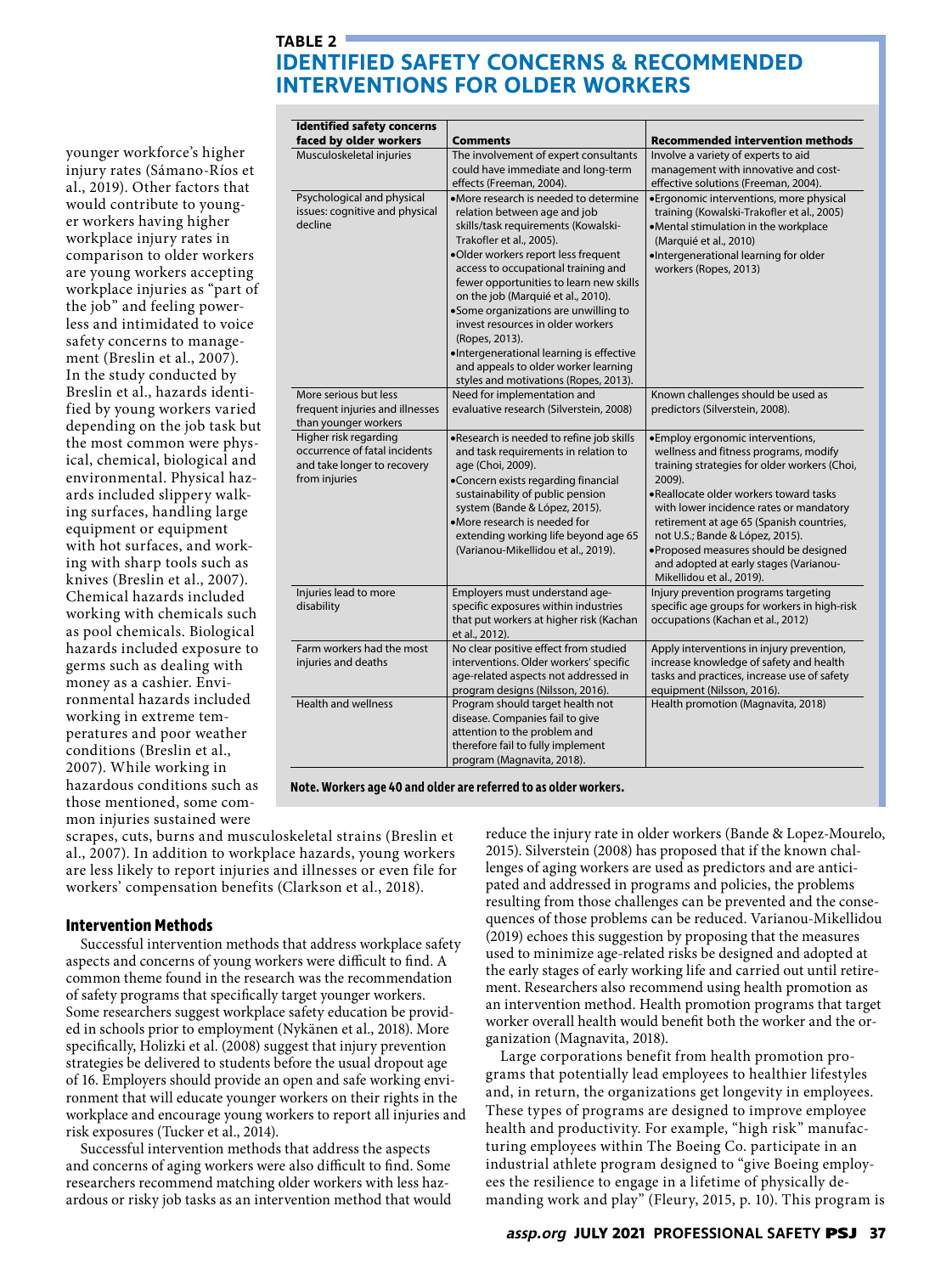comprised of three elements in a multidimensional approach using symptom intervention (to identify discomfort before injuries can occur), work conditioning (to improve strength and flexibility to reduce the likelihood of injury) and work hardening (if an injury has occurred; Fleury, 2015). Studies have shown that more than 95% of the annual participants in the symptom intervention program remain symptom-free after intervention, the conditioning program reduces the likelihood of injury by 30%, and 85% of the work hardening participants returned to their pre-injury jobs with 100% return to work overall (Fleury, 2015). Applying a similar program tailored to each age group and incorporating knowledge of age's impact on potential workplace injuries could prove beneficial and not only reduce the amount of time needed for recovery but also prevent injuries from occurring.

**Identified safety** 

#### **Conclusion**

According to the literature review and the analysis of the quantitative data, a worker's age has an impact on the injury rate. The decline in physical and psychological aspects has played a role in the influence of injuries and illnesses sustained by older workers. Younger workers' lack of experience and skills to handle hazards in the workplace are contributing factors that influence the injuries and illnesses suffered by young workers. The safety concerns and issues faced by both workforce age groups support the information and results found in the quantitative analysis and explains the median days away from work and the mean incidence rate outcomes for those age groups.

The studies also presented several recommended intervention methods. The most common or popular intervention method

# **TABLE 3 IDENTIFIED SAFETY CONCERNS & RECOMMENDED INTERVENTIONS FOR YOUNGER WORKERS**

| concerns faced by                                                                                                                             |                                                                                                                                                                                                                                                                                                                                                                                                                                                                                                                                                                   |                                                                                                                                                                                                                                                                                                                                                                                                                                                                                                                                                                                                                                                             |
|-----------------------------------------------------------------------------------------------------------------------------------------------|-------------------------------------------------------------------------------------------------------------------------------------------------------------------------------------------------------------------------------------------------------------------------------------------------------------------------------------------------------------------------------------------------------------------------------------------------------------------------------------------------------------------------------------------------------------------|-------------------------------------------------------------------------------------------------------------------------------------------------------------------------------------------------------------------------------------------------------------------------------------------------------------------------------------------------------------------------------------------------------------------------------------------------------------------------------------------------------------------------------------------------------------------------------------------------------------------------------------------------------------|
| young workers                                                                                                                                 | <b>Comments</b>                                                                                                                                                                                                                                                                                                                                                                                                                                                                                                                                                   | <b>Recommended intervention methods</b>                                                                                                                                                                                                                                                                                                                                                                                                                                                                                                                                                                                                                     |
| Increased risk of<br>injury on the job                                                                                                        | · Fewer fatal injuries reported for<br>younger workers (Salminen, 2004).<br>· Education on workers' compensation,<br>entitlement benefits and reporting<br>processes should be provided to all<br>employees regularly with frequent<br>refreshers (Siow et al., 2011).<br>· Improvements needed for young<br>worker safety. Evidence of successful<br>interventions is minimal (Runyan et<br>al., 2012).<br>· Managers should encourage<br>proactive safety behaviors such as<br>being open to hearing young<br>workers' opinion on safety (Pek et al.,<br>2017). | ·Programs targeting young workers may help<br>establish good foundation early on safety practices<br>(Siow et al., 2011).<br>.Development of safety programs that included<br>participation of various stakeholders (Runyan et al.,<br>2012)<br>·Parents, supervisors and coworkers could help<br>implement prevention methods by encouraging<br>young workers to be safe at work (Pek et al., 2017).<br>.Need to integrate injury prevention strategies with<br>organizational contexts (Laberge et al., 2014).<br>· Efforts should be made to improve learning<br>paradigms such as situated learning and<br>community of practice (Laberge et al., 2014) |
| Complaints are<br>systematically<br>silenced. Feel<br>powerless or<br>intimidated when<br>voicing concerns<br>about safety                    | Younger workers accept workplace<br>injuries as part of the job (Breslin et al.,<br>2007).                                                                                                                                                                                                                                                                                                                                                                                                                                                                        | Work safety programs that focus exclusively on<br>educating young workers about their rights in the<br>workplace (Breslin et al., 2007)                                                                                                                                                                                                                                                                                                                                                                                                                                                                                                                     |
| 10% of injuries occur<br>during the first week<br>of work                                                                                     | Almost all serious injuries to young<br>workers are preventable (Holizki et al.,<br>2008).                                                                                                                                                                                                                                                                                                                                                                                                                                                                        | Prevention strategies need to be delivered to<br>students before age 16, which is the usual dropout<br>age (Holizki et al., 2008).                                                                                                                                                                                                                                                                                                                                                                                                                                                                                                                          |
| Construction<br>workers at increased<br>risk for occupational<br>injuries                                                                     | Enhanced injury prevention methods<br>along with health behavior education<br>for young workers could be beneficial<br>Dong et al., 2014).                                                                                                                                                                                                                                                                                                                                                                                                                        | Construction interventions needed to address<br>preventable risk factors (Dong et al., 2014).                                                                                                                                                                                                                                                                                                                                                                                                                                                                                                                                                               |
| Less likely to report<br>hazards, injuries and<br>workers'<br>compensation, self-<br>blame, perceived<br>low severity,<br>reactions of others | Need to empower younger workers to<br>report workplace safety concerns to<br>their employers (Clarkson et al., 2018).                                                                                                                                                                                                                                                                                                                                                                                                                                             | . Work safety programs that focus on educating<br>young workers about their rights in the workplace<br>(Clarkson et al., 2018)<br>·Employers should educate young workers on<br>importance of reporting injuries (Tucker et al.,<br>2014).<br>•Employers should provide an open and safe<br>working environment that will encourage young<br>workers to report all injuries and risk exposures<br>(Tucker et al., 2014).                                                                                                                                                                                                                                    |
| Exposed to hazards<br>in the workplace<br>with limited<br>experience and skills                                                               | Future research needed to study<br>relationships between safety<br>behaviors, cognitive factors and<br>incidents (Nykänen et al., 2018).                                                                                                                                                                                                                                                                                                                                                                                                                          | School-based safety training and future<br>intervention development (Nykänen et al., 2018)                                                                                                                                                                                                                                                                                                                                                                                                                                                                                                                                                                  |

**Note. Workers under age 25 are referred to as younger workers.**

presented for young and old workforces recommended programs that targeted specific age groups. However, none of the entries had any successful evaluated intervention methods on record. More research on the effects of applied recommended intervention methods is needed. Intervention methods that will mitigate the hazardous influences encountered by both age groups are recommended.

Based on the information provided in the literature, a customized workplace safety plan is recommended. The workplace safety plan should be customized for each employee based on age group and job tasks, should be designed and implemented at the early stages of employment, and should follow the employee throughout the individual's service with the organization or until retirement. The plan should be designed to anticipate the aging of a worker and should incorporate and address many aspects such as ergonomics, education and training, wellness and fitness programs. Based on the literature, the development of the safety plan should be a team effort and should involve the participation of various experts and consultants. The application of a customized workplace safety plan could possibly reduce the median days away from work and incidence rates, improve an organization's safety culture and efficiency, and boost worker morale. Further research is needed to verify